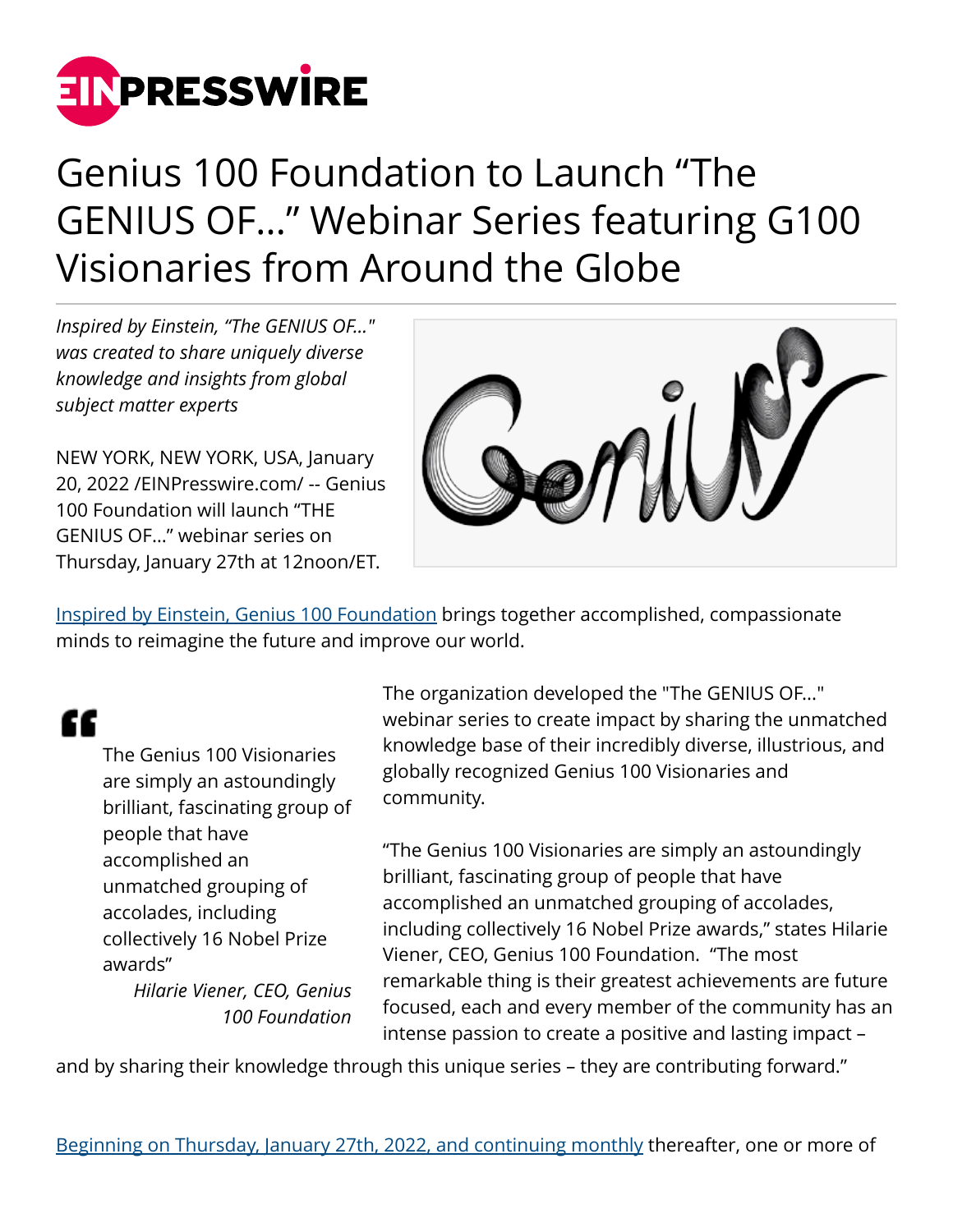the esteemed, world-renown Genius 100 Visionaries will spend an hour, in a one-on-one live interview format, to share their unique knowledge and insights on the topic they have become globally recognized for:

January – The GENIUS OF….Genius \* Thursday, January 27th - 12PM/ET - Featuring Genius 100 Visionary, Dr. Amir Amedi, globally renown Professor of Psychology (IDC Herzliya, Israel) one of the world's foremost authorities on the human brain – and one of the few scientists in the world to examine Albert Einstein's brain - interviewed by Ambassador Ido Aharoni



February - The GENIUS OF….Technology

\* Thursday, February 10th - 12PM/ET - Featuring Genius 100 Visionary, Don Tapscott, Co-Founder and Executive Chairman of the Blockchain Research Institute - interviewed by Scott Shay, Founder and Chairman, Signature Bank

2022 Calendar March – The GENIUS OF…Knowledge April – The GENIUS OF…Space Exploration May – The GENIUS OF….Music June – The GENIUS OF….Architecture July – The GENIUS OF….Film August – The GENIUS OF….JUSTICE (honoring G100 Visionary Ruth Bader Ginsberg) September – The GENIUS OF….The Pen October – The GENIUS of…Creativity November – The GENIUS OF…Genetics December – The GENIUS OF…Brands

"We are excited to share our new programming with everyone. It's a true joy to curate and develop such captivating content," states Helen Hatzis, Chief Community Officer, Genius 100 Foundation

"The GENIUS OF…Genius" will be the premier of the series, slated for Thursday, January 27, 2022, at 12PM/ET. The episode will feature Prof Amir Amedi, one of the world's foremost authorities on the human brain – and what he discovered while being one of the few scientists in the world to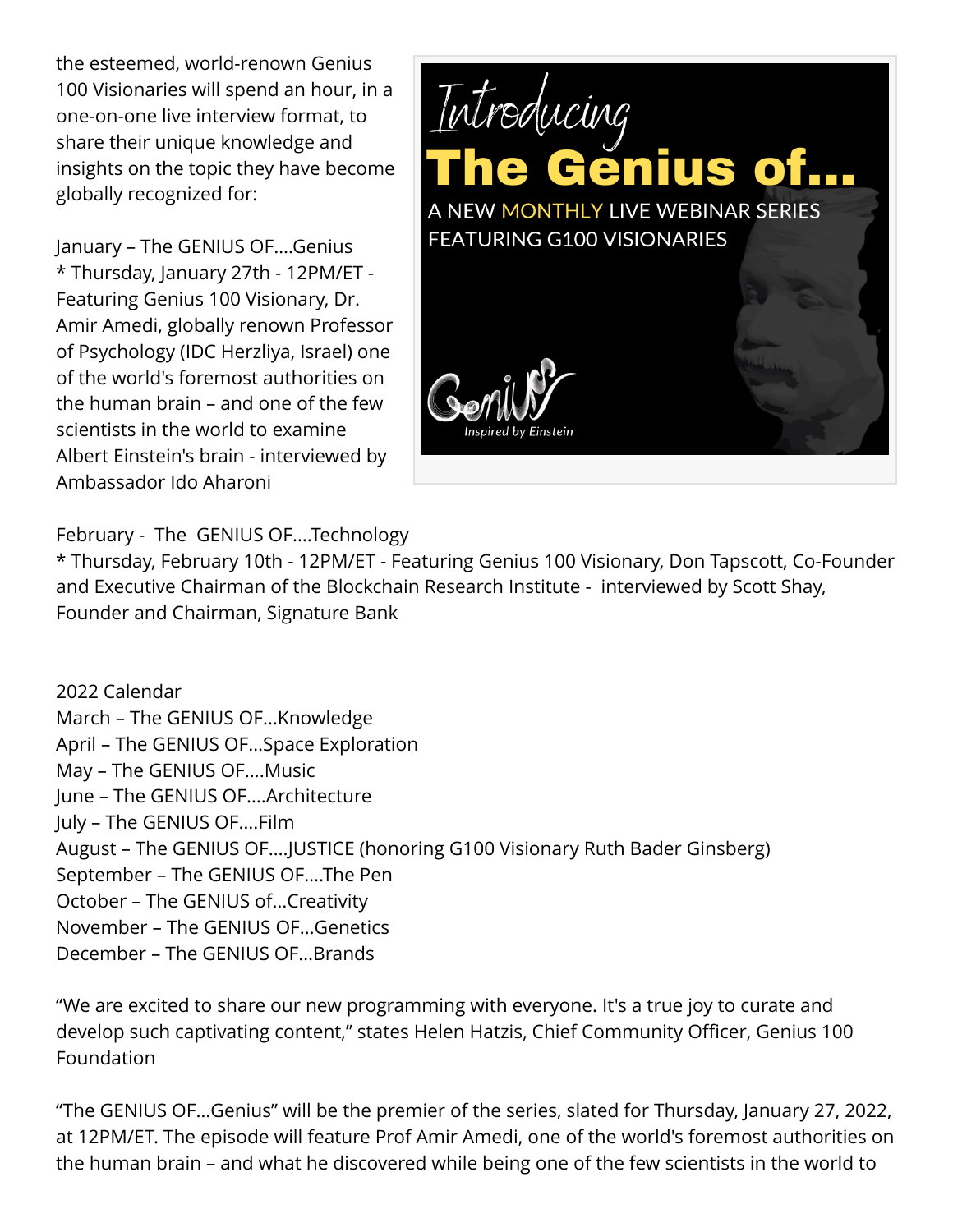examine Albert Einstein's brain.

To learn more or to participate, please go to [www.genius100visions.com](http://www.genius100visions.com)

The Genius 100 Foundation

The Genius 100 Visionaries are comprised of an extraordinary group of 100 globally recognized, accomplished, compassionate minds.

The Genius 100 Foundation brings together the Visionaries, philanthropic impact investors and its extended global community - to re-imagine the future – and to implement creative initiatives to improve our world. With these great Visionaries, we are able to raise the bar on what is achievable - collectively, in collaboration, together, we can make the impossible possible.

The Genius 100 Visionaries are group of global leaders, activists, innovators and influencers, in addition to including 16 Nobel Laureates, it is comprised of Astronauts, an EGOT, Olympic Gold Medalists, Knight(s) of the British Empire, Guinness World Record Holder, Global Teacher Prize, Commandeur de l'Ordre des Arts et des Lettres of France, Companion(s) of the Order of Canada, a former NASA Administrator, a World Chess Champion, a GRAMMY winner, an Oscar winner, global brand CEO's, Justice of the Supreme Court of Canada - and recipients of National Medals of Science, Humanities and Arts; Pulitzer Prize; Peabody Award; Albert Einstein Medal, and, unbelievably, many more accolades and honors.

Since the founding of Genius 100, with the passage of time, a few members of our incredibly talent-rich community have become Genius Inspiritus, they are The Honorable Justice Ruth Bader Ginsberg, Sir Ken Robinson, Paul Allen – and Nobel Prize Laurates Shimon Peres and Harold Kroto.

#### About the Genius 100 Foundation

Genius 100, referred to as G100, was born out of the centennial celebration of Einstein's Theory of Relativity (2016). To honor this landmark occasion, 100 of the world's greatest minds were researched, selected, and nominated to contribute their vision of the future to the publishing of the first 3D book" Genius: 100 Visions of the Future."

Founded in Toronto in 2017, with a global footprint, Genius 100 Foundation is a Registered Charity in Canada and a 501c3 non-profit in the US, with an active and engaged community of exceptionally imaginative and impactful human beings.

The Genius 100 Visionaries (G100V) are comprised of an extraordinary group of 100 globally recognized, accomplished, compassionate minds. The Genius 100 Foundation brings together Visionaries, philanthropic impact investors and its extended global community, collectively and in collaboration, to re-imagine the future – implement creative initiatives to improve our world raise the bar on what is achievable and make the impossible - possible.